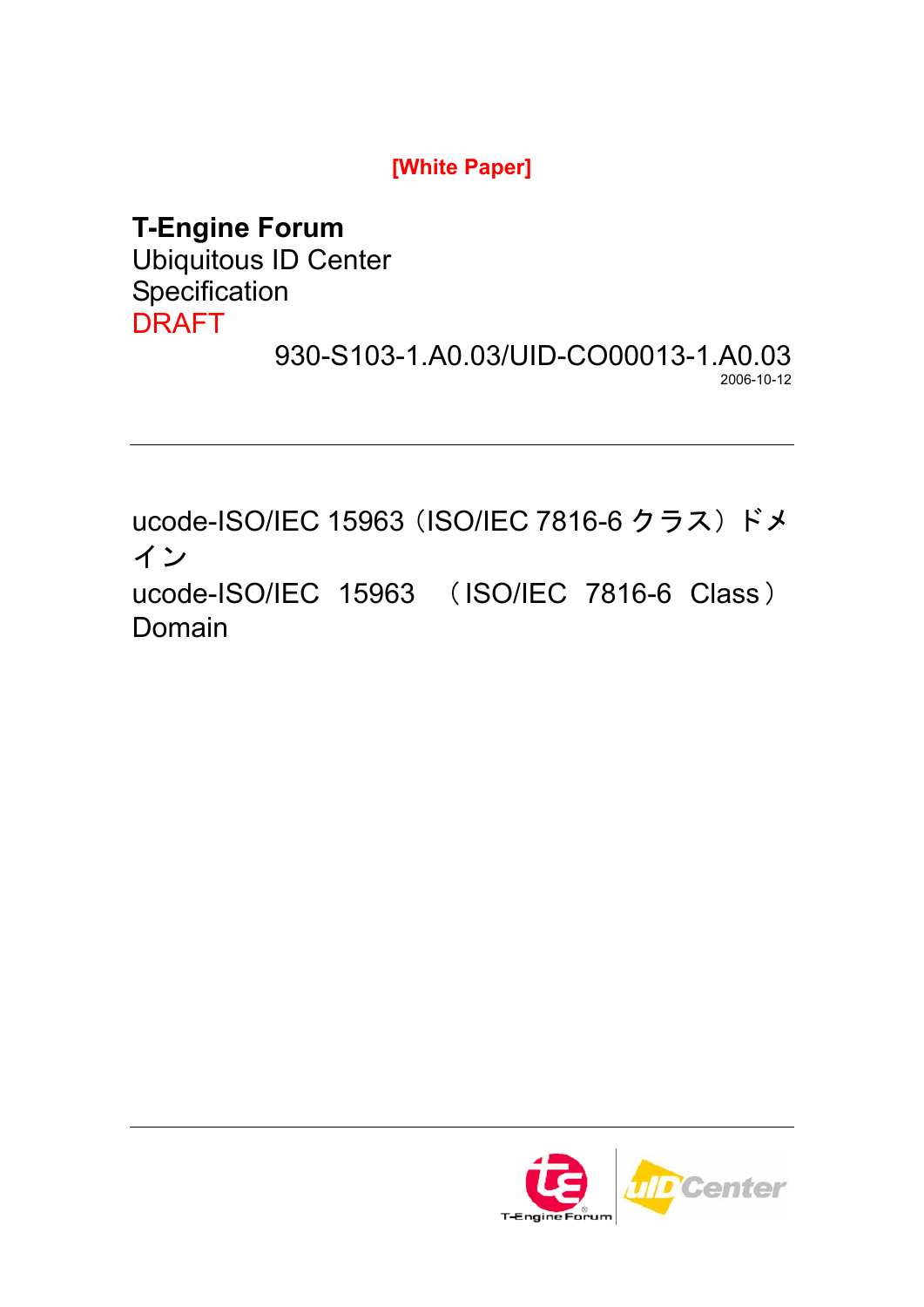Number: 930-S103-1.A0.03/UID-CO00013-1.A0.03 Title: ucode-ISO/IEC 15963(ISO/IEC 7816-6 クラス)ドメイン ucode-ISO/IEC 15963 (ISO/IEC 7816-6 Class) Domain Status: [ ] Working Draft, [X] Final Draft for Voting, [ ] Standard Date: 2006/10/12

Copyright (C) 2006, T-Engine Forum, Ubiquitous ID Center, all rights reserved.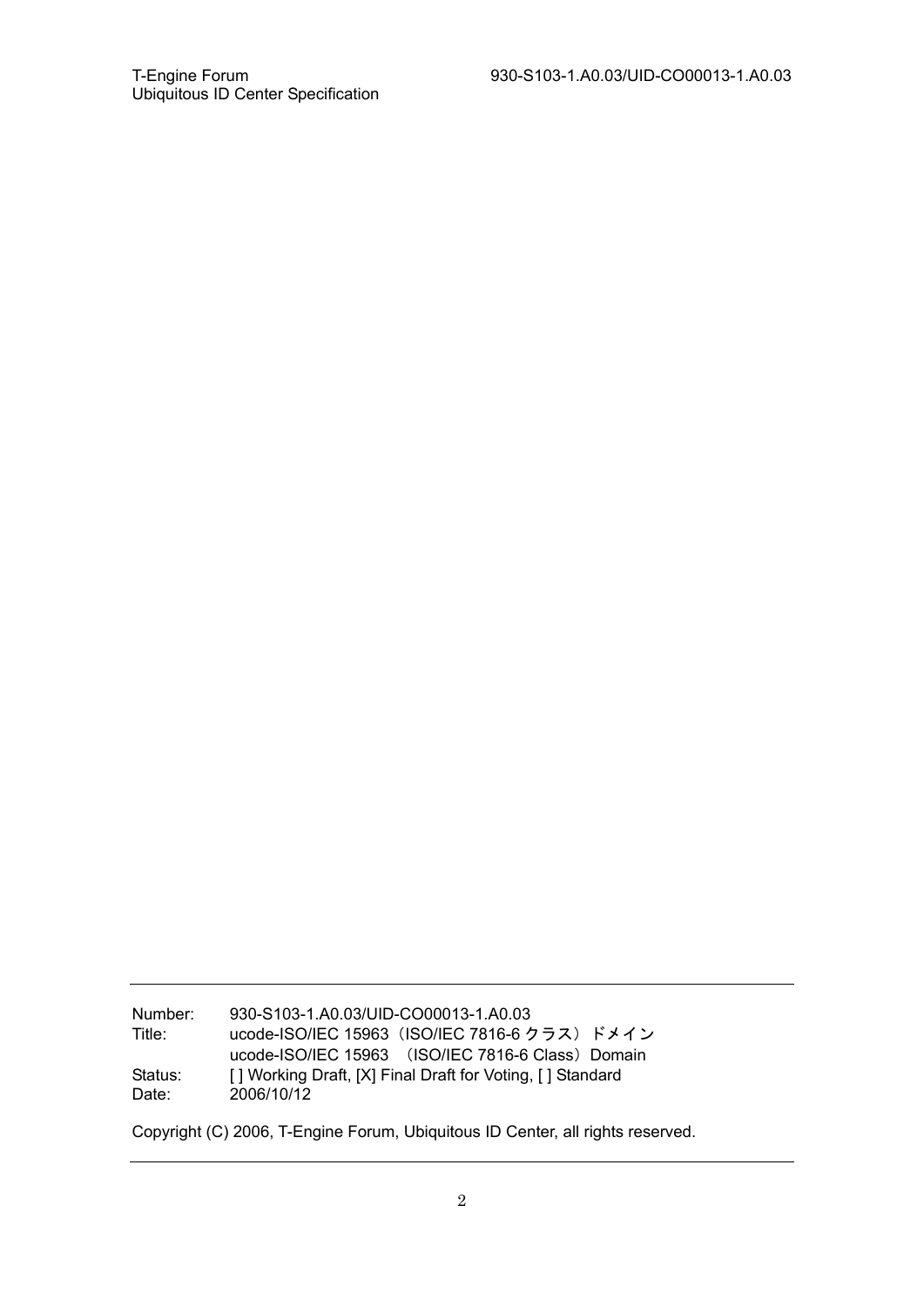## 目次 (Table of Contents)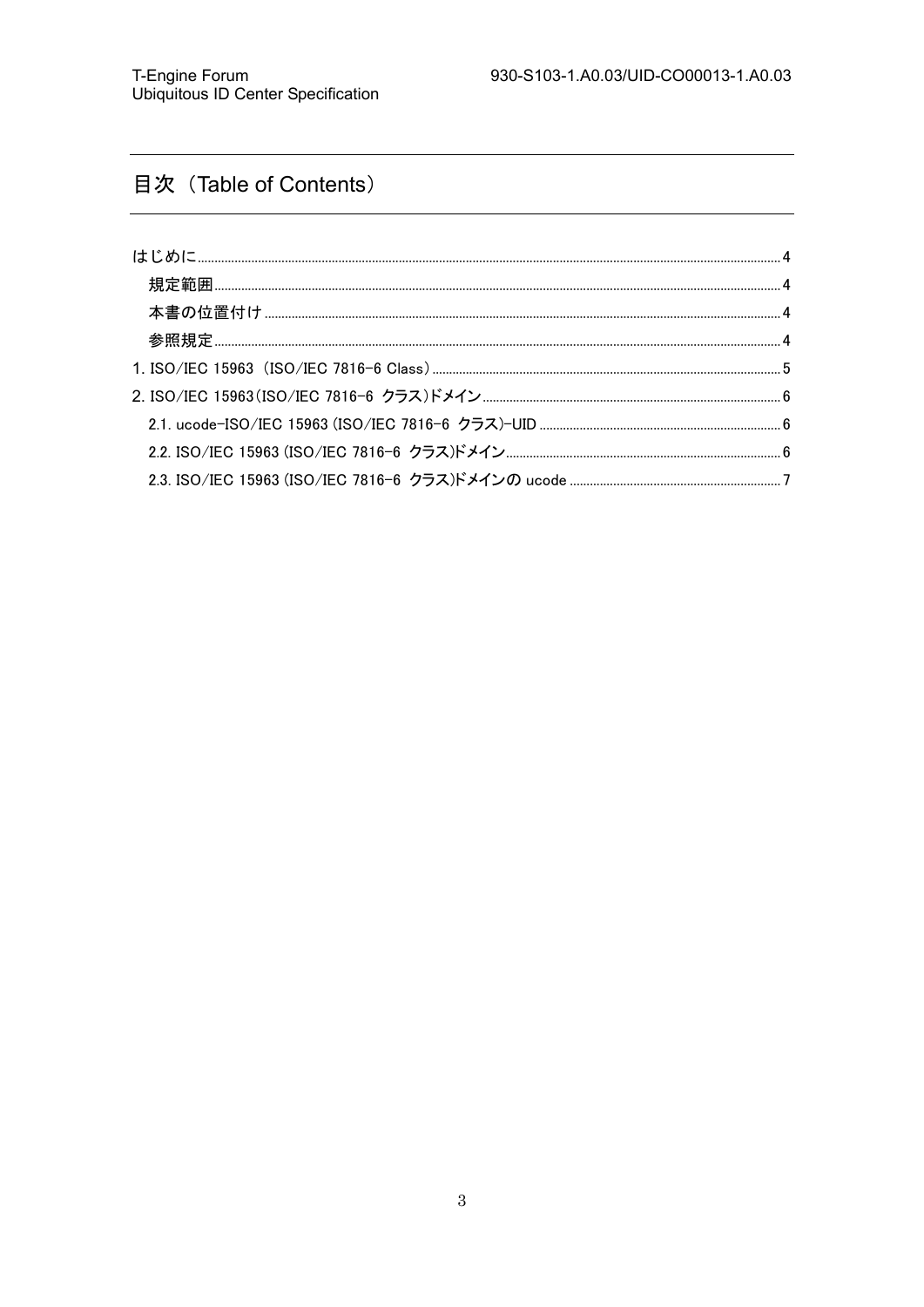# ucode-ISO/IEC 15963(ISO/IEC 7816-6 クラス)ドメ

## イン

ucode-ISO/IEC 15963 (ISO/IEC 7816-6 Class) Domain

## はじめに

#### 規定範囲

本書は,ISO/IEC 15963 の ISO/IEC 7816-6 クラスで規定される Permanent UID を ucode[1]に格納する方法を規定する.

#### 本書の位置付け

本仕様は,認定標準コード[2]のうち,「ISO/IEC 7816-6 クラスで規定される Permanent UID」について規定するものである.

#### 参照規定

- [1] T-Engine フォーラム, ユビキタス ID センター, 「ユビキタスコード : ucode」, 930-S101(1)/UID-00010, 2006.
- [2] T-Engine フォーラム, ユビキタス ID センター, 「認 定 標 準コード」, 930-S101(2)/UID-00011, 2006.
- [3] ISO/IEC 15963, "Information technology-Radio frequency identification for idem management-Unique identification for RF tags", 2004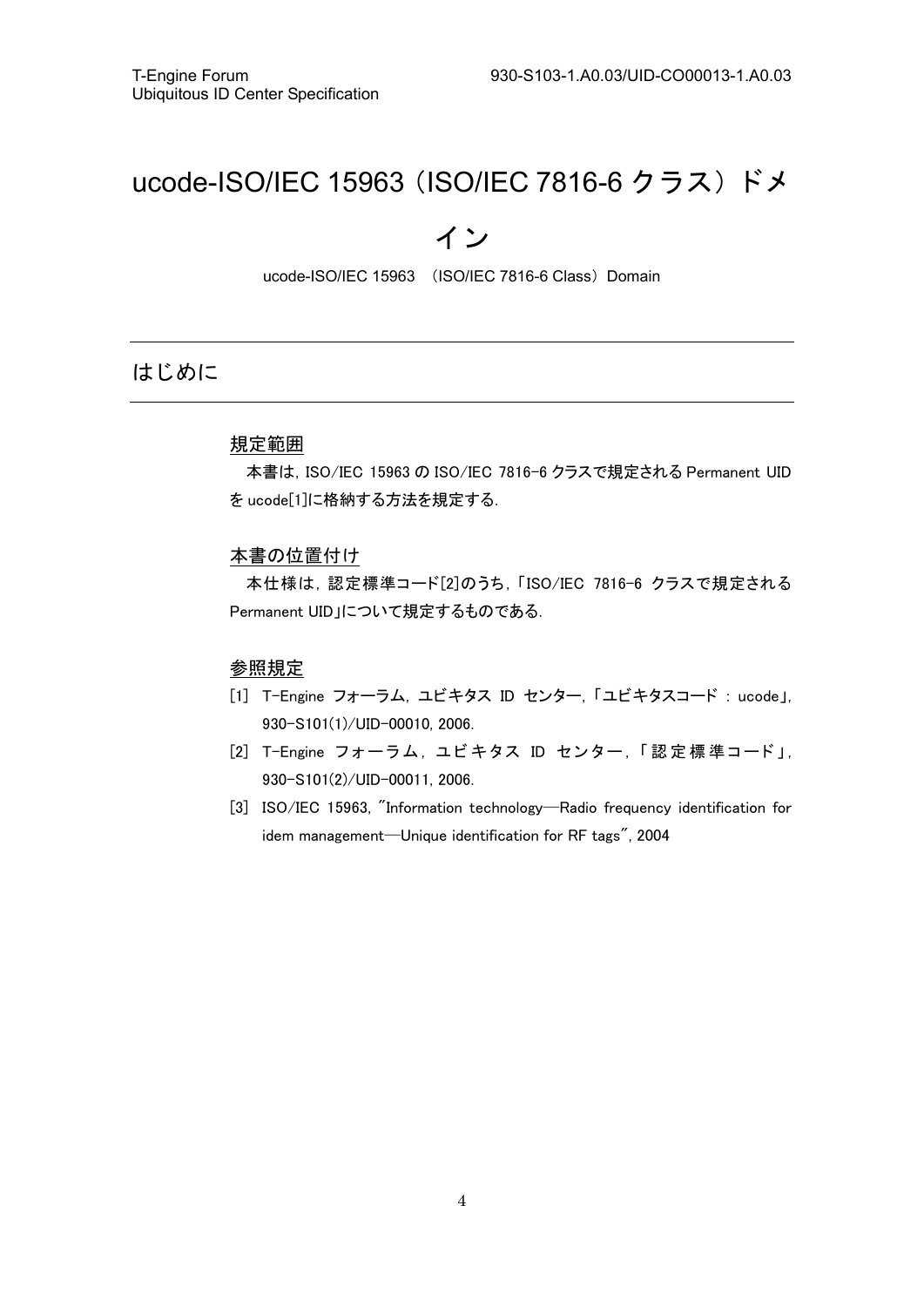## 1. ISO/IEC 15963 (ISO/IEC 7816-6 Class)

ISO 15963 は RFID タグの識別子として用いることのできるナンバリング体系を規 定している[3].RFIDタグとR/Wが通信するときにRFIDを識別するIDをUID(Unique ID)と呼び,その中で特にグローバルに完全にユニークであることを保証するIDとし て,Permanent UID という体系が規定されている(図 1).

|                           | Allocation class UID 発行者登録番号 | シリアル番号         |  |  |
|---------------------------|------------------------------|----------------|--|--|
| <b>Rhits</b>              | AC 毎に定める                     | AC と発行者番号毎に定める |  |  |
| 図 1: Permanent UID の構造(1) |                              |                |  |  |

既にいくつかのAllocation classが定義されているが,本書が扱うPermanent UID は,Allocation class = 0xe0 の ISO/IEC 7816-6 クラスである.このクラスの UID の 構造は,全体で 64 ビットである(図 2).

| Allocation class | UID 発行者登録番号 | ル番号    |
|------------------|-------------|--------|
| xe(              | 3bits       | -8bits |

図 2: Permanent UID の構造(2)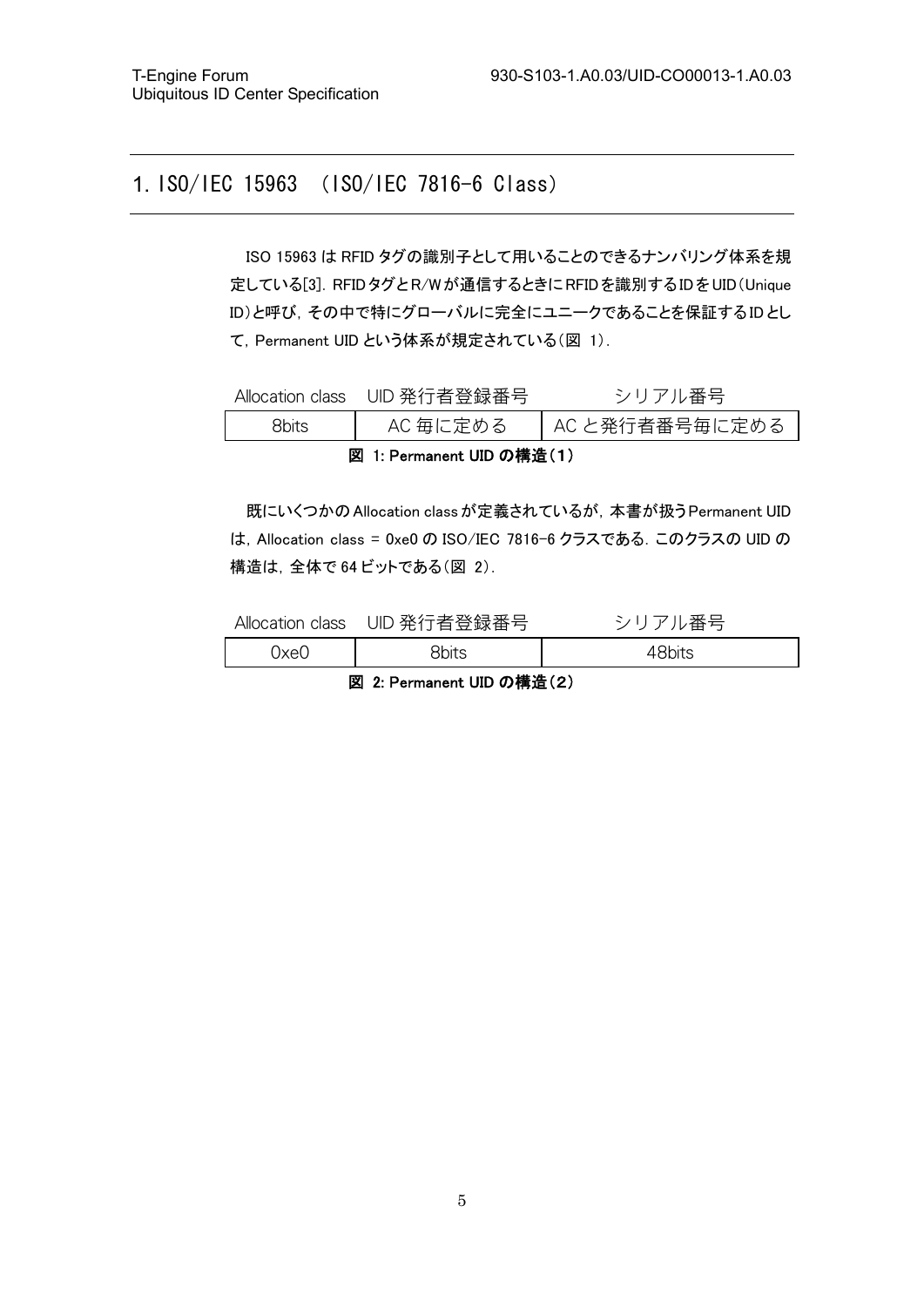## 2. ISO/IEC 15963(ISO/IEC 7816-6 クラス)ドメイン

- 2.1. ucode-ISO/IEC 15963 (ISO/IEC 7816-6 クラス)-UID ISO/IEC 15963 の ISO/IEC 7816-6 クラスに準拠した UID を直接 ucode に対応さ せて運用する場合は,その UID 全体をそのまま用いる.それを ucode-ISO/IEC 15963 (ISO/IEC 7816-6 クラス)-UID と呼ぶ.
- 2.2. ISO/IEC 15963 (ISO/IEC 7816-6 クラス)ドメイン ucode の中で, "ucode-ISO/IEC 15963 (ISO/IEC 7816-6 クラス)-UID"に対して, 認定標準コード用の TLD の中に,64 ビットの Second Class Domain を予約する.

|                | ドメイン名   ISO/IEC 15963 (ISO/IEC 7816-6 クラス) |
|----------------|--------------------------------------------|
| クラス            | Class C                                    |
| Version        | 0x0                                        |
| <b>TLDc</b>    | 0xe000                                     |
| CC             | $0xb = (1011)_2$                           |
| (40 bit)<br>dc | 0x0000000000                               |

表 1: ISO/IEC 15963 (ISO/IEC 7816-6 クラス)ドメイン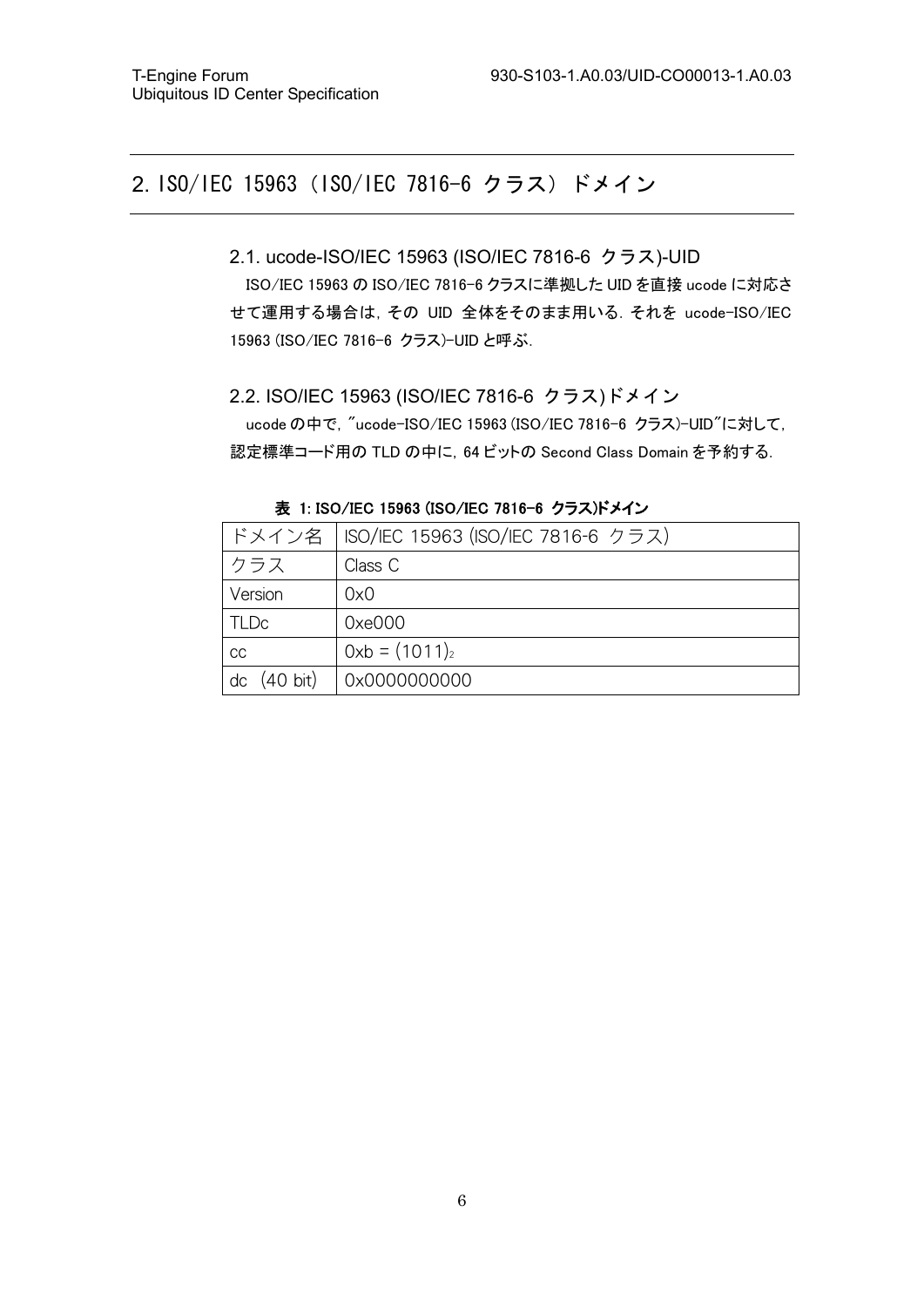2.3. ISO/IEC 15963 (ISO/IEC 7816-6 クラス)ドメインの ucode ISO/IEC 15963 (ISO/IEC 7816-6 クラス)ドメインにおける ucode と, UID の対応 は図 3 のようになる.



### ■ISO/IEC 15963 (ISO/IEC 7816-6 クラス)の UID

図 3: ucode と UID の対応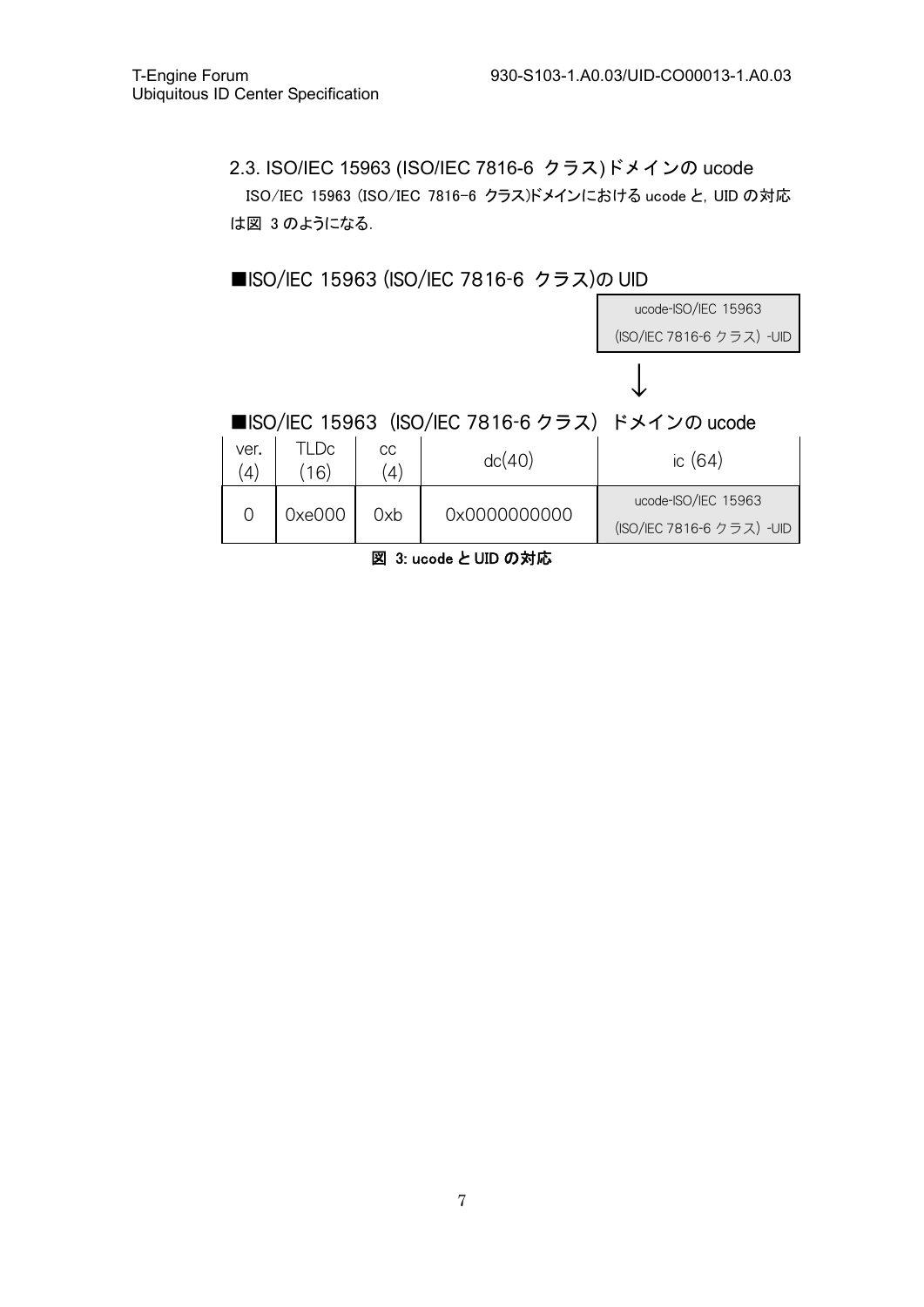| 索引 |          |
|----|----------|
|    |          |
| ĥ  | UID<br>հ |